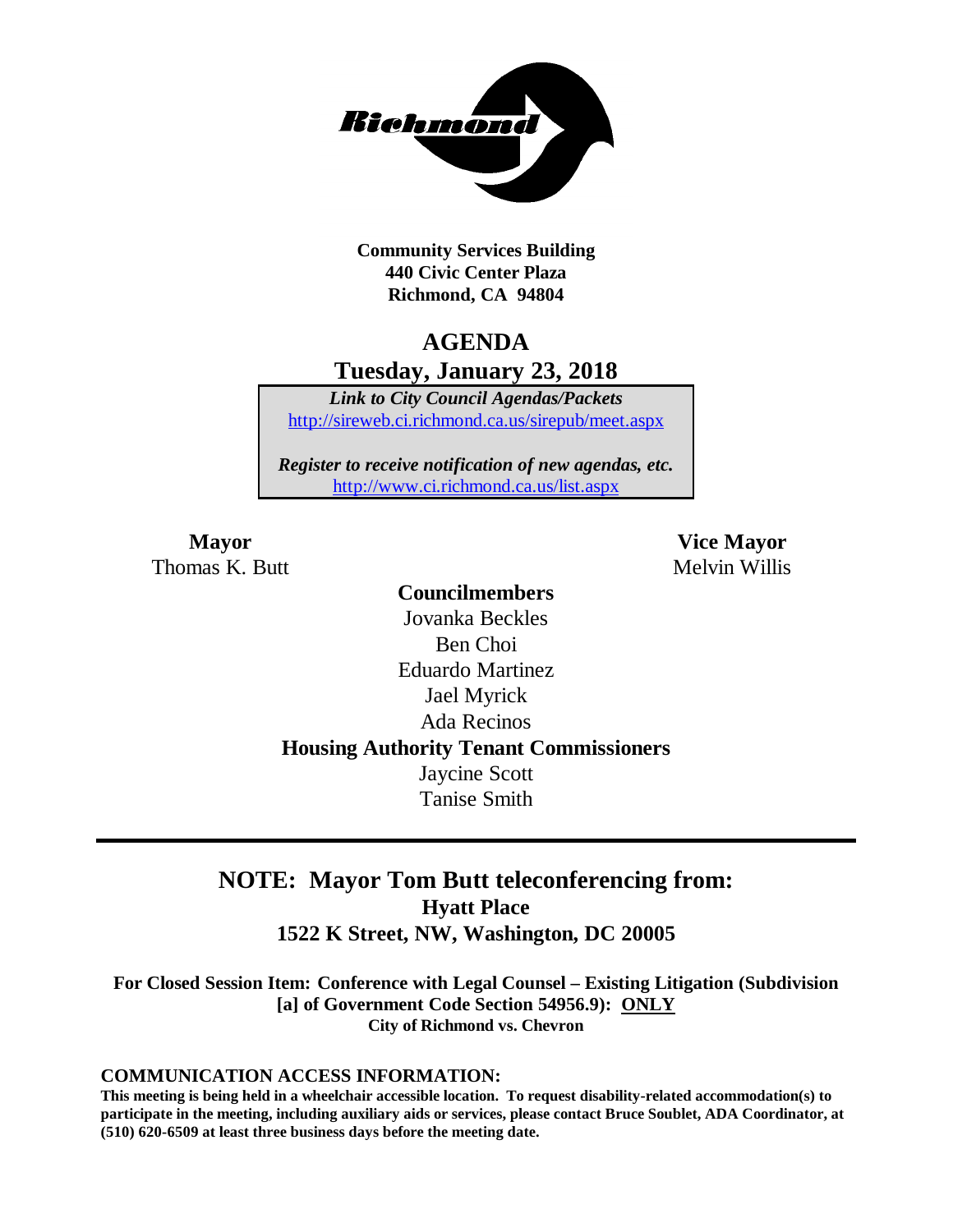# **MEETING PROCEDURES**

The City of Richmond encourages community participation at its City Council meetings and has established procedures that are intended to accommodate public input in a timely and time-sensitive way. As a courtesy to all members of the public who wish to participate in City Council meetings, please observe the following procedures:

**PUBLIC COMMENT ON AGENDA ITEMS:** Anyone who desires to address the City Council on items appearing on the agenda must complete and file a pink speaker's card with the City Clerk **prior** to the City Council's consideration of the item. Once the City Clerk has announced the item, no person shall be permitted to speak on the item other than those persons who have submitted their names to the City Clerk. Your name will be called when the item is announced for discussion. **Each speaker will be allowed up to TWO (2) MINUTES to address the City Council on NON-PUBLIC HEARING items listed on the agenda. Speakers are allowed up to THREE (3) minutes on PUBLIC HEARING items.**

**OPEN FORUM FOR PUBLIC COMMENT:** Individuals who would like to address the City Council on matters not listed on the agenda or on items remaining on the consent calendar may do so under Open Forum. All speakers must complete and file a pink speaker's card with the City Clerk **prior** to the commencement of Open Forum. The amount of time allotted to individual speakers shall be determined based on the number of persons requesting to speak during this item. **The time allocation for each speaker will be as follows:** 15 or fewer speakers, a maximum of 2 minutes; 16 to 24 speakers, a maximum of 1 and one-half minutes; and 25 or more speakers, a maximum of 1 minute.

#### **SPEAKERS ARE REQUESTED TO OCCUPY THE RESERVED SEATS IN THE FRONT ROW BEHIND THE SPEAKER'S PODIUM AS THEIR NAME IS ANNOUNCED BY THE CITY CLERK.**

**CONSENT CALENDAR:** Consent Calendar items are considered routine and will be enacted, approved or adopted by one motion unless a request for removal for discussion or explanation is received from the audience or the City Council. A member of the audience requesting to remove an item from the consent calendar must first complete a speaker's card and file the card with the City Clerk **prior** to the City Council's consideration of Agenda Review. Councilmembers who request to remove an item from the consent calendar must do so during Agenda Review. An item removed from the Consent Calendar may be placed anywhere on the agenda following the City Council's agenda review.

**CONDUCT AT MEETINGS:** Richmond City Council meetings are limited public forums during which the City strives to provide an open, safe atmosphere and promote robust public debate. Members of the public, however, must comply with state law, as well as the City's laws and procedures and may not actually disrupt the orderly conduct of these meetings. The public, for example, may not shout or use amplifying devices, must submit comment cards and speak during their allotted time, may not create a physical disturbance, may not speak on matters unrelated to issues within the jurisdiction of the City Council or the agenda item at hand, and may not cause immediate threats to public safety.

**CITY HARASSMENT POLICY:** The City invites public comment and critique about its operations, including comment about the performance of its public officials and employees, at the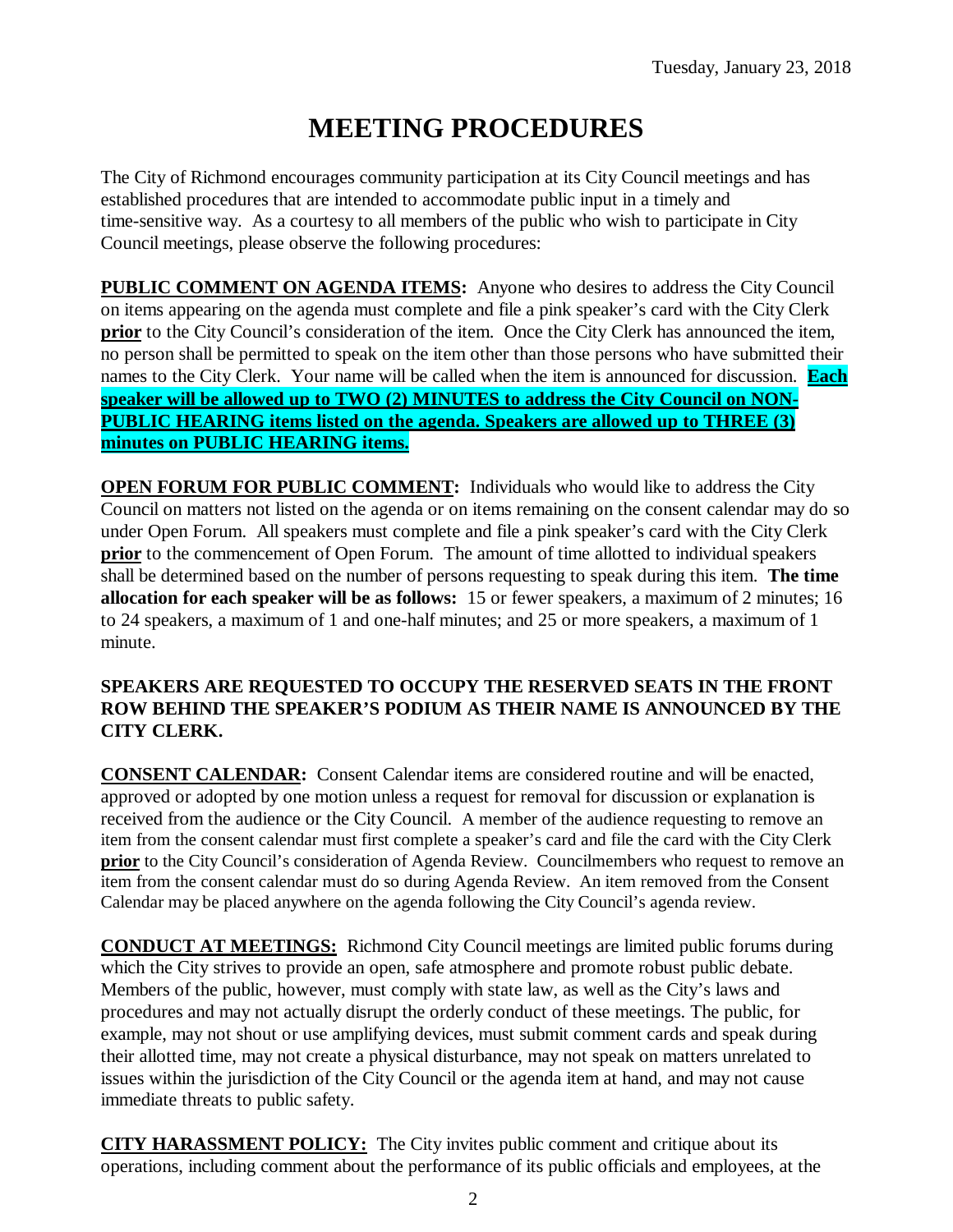public meetings of the City Council and boards and commissions. However, discriminatory or harassing comments about or in the presence of City employees, even comments by third parties, may create a hostile work environment, if severe or pervasive. The City prohibits harassment against an applicant, employee, or contractor on the basis of race, religious creed, color, national origin, ancestry, physical disability, medical condition, mental disability, marital status, sex (including pregnancy, childbirth, and related medical conditions), sexual orientation, gender identity, age or veteran status, or any other characteristic protected by federal, state or local law. In order to acknowledge the public's right to comment on City operations at public meetings, which could include comments that violate the City's harassment policy if such comments do not cause an actual disruption under the Council Rules and Procedures, while taking reasonable steps to protect City employees from discrimination and harassment, City Boards and Commissions shall adhere to the following procedures. If any person makes a harassing remark at a public meeting that violates the above City policy prohibiting harassment, the presiding officer of the meeting may, at the conclusion of the speaker's remarks and allotted time: (a) remind the public that the City's Policy Regarding Harassment of its Employees is contained in the written posted agenda; and (b) state that comments in violation of City policy are not condoned by the City and will play no role in City decisions. If any person makes a harassing remark at a public meeting that violates the above City policy, any City employee in the room who is offended by remarks violating the City's policy is excused from attendance at the meeting. No City employee is compelled to remain in attendance where it appears likely that speakers will make further harassing comments. If an employee leaves a City meeting for this reason, the presiding officer may send a designee to notify any offended employee who has left the meeting when those comments are likely concluded so that the employee may return to the meeting. The presiding officer may remind an employee or any council or board or commission member that he or she may leave the meeting if a remark violating the City's harassment policy is made. These procedures supplement the Council Rules and Procedures relating to disruption of orderly conduct at Council meetings.

Any law enforcement officer on duty or whose service is commanded by the presiding officer shall be Sergeant-at-Arms of the Council meetings. He/she, or they, shall carry out all orders and instructions given by the presiding officer for the purpose of maintaining order and decorum at the Council meetings (City Council Rules of Procedure and Order Section III F, RMC Section 2.12.030).

**\*\*\*\*\*\*\*\*\*\*\*\*\*\*\*\*\*\*\*\*\*\*\*\*\*\*\*\*\*\*\*\*\*\*\*\*\*\*\*\*\*\*\*\*\*\*\*\*\*\*\*\*\*\*\*\*\*\***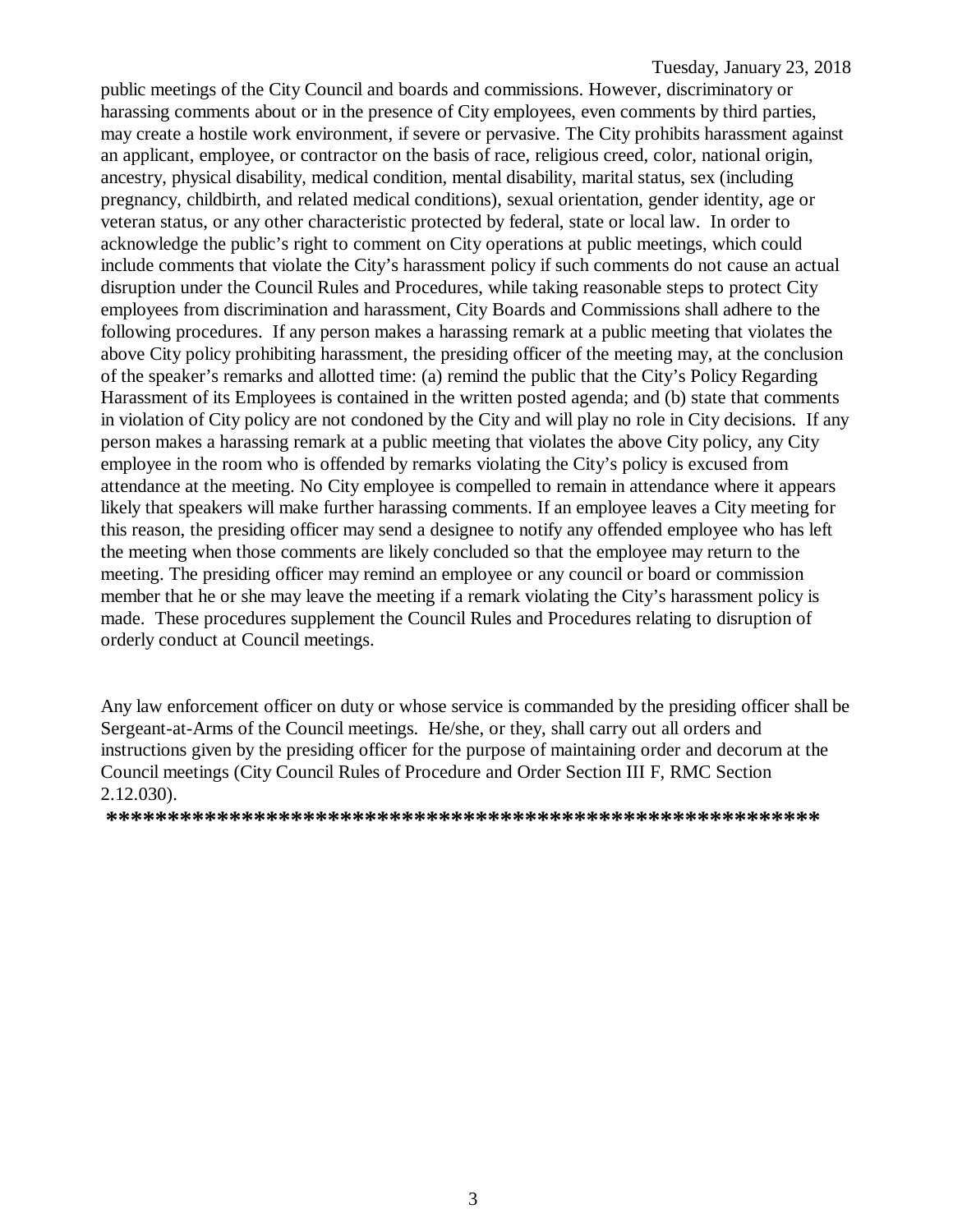## **OPEN SESSION TO HEAR PUBLIC COMMENT BEFORE CLOSED SESSION**

5:00 p.m.

#### **A. ROLL CALL**

#### **B. PUBLIC COMMENT BEFORE CLOSED SESSION**

#### **C. ADJOURN TO CLOSED SESSION**

### **CLOSED SESSION**

Shimada Room of the Community Services Building

#### **CITY COUNCIL**

CONFERENCE WITH LEGAL COUNSEL - EXISTING LITIGATION (Subdivision [a] of Government Code Section 54956.9):

City of Richmond vs. Chevron

CONFERENCE WITH REAL PROPERTY NEGOTIATOR (Government Code Section 54956.8):

Property: Port of Richmond General Warehouse Agency negotiators: Bill Lindsay and Jim Matzorkis Negotiating party: Richmond Grown Under negotiation: Price and terms of payment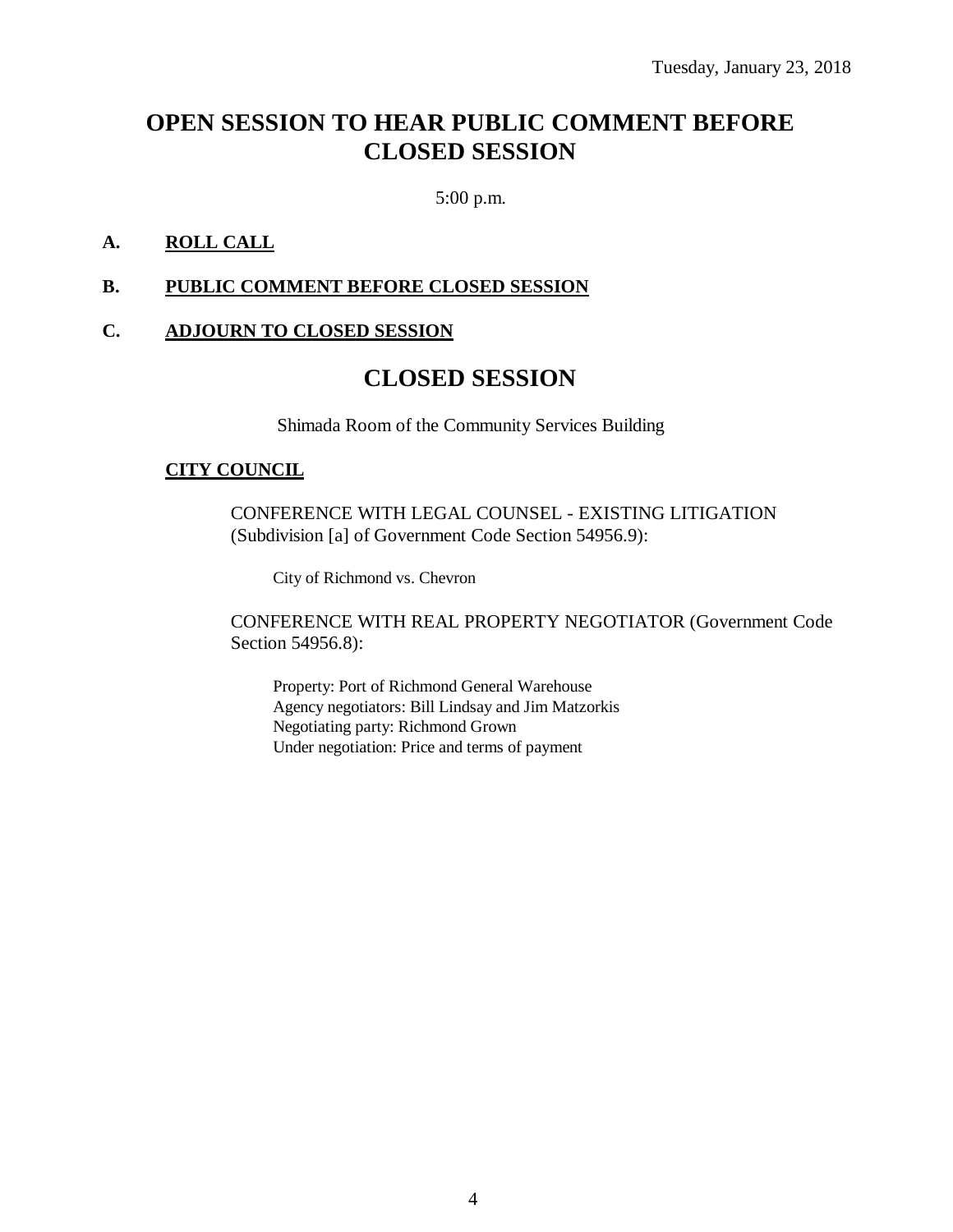## **REGULAR MEETING OF THE RICHMOND CITY COUNCIL**

6:30 p.m.

- **A. PLEDGE TO THE FLAG**
- **B. ROLL CALL**
- **C. STATEMENT OF CONFLICT OF INTEREST**
- **D. AGENDA REVIEW**

#### **E. REPORT FROM THE CITY ATTORNEY OF FINAL DECISIONS MADE DURING CLOSED SESSION**

- **F. REPORT FROM THE CITY MANAGER**
- **G. OPEN FORUM FOR PUBLIC COMMENT**

#### **H. CITY COUNCIL CONSENT CALENDAR**

- **H-1.** APPROVE a contract with LCP Tracker to provide software and technical support for a web-based labor compliance monitoring software to track compliance with the City's Local Employment Program and Business Opportunity ordinances, in an amount not to exceed \$82,350, and for a three-year term ending January 31, 2021, with a two-year option to renew the contract based on the same terms if approved by both parties - Employment and Training Department (Sal Vaca Director/Gina Baker Project Manager 307-8011).
- **H-2.** APPROVE an amendment to the contract with Charles F. Carpenter to provide additional outreach, recruitment and follow-up services in support of the RichmondBUILD Academy, Ex-Offenders grant program. The contract amount will be increased by \$15,000 for a total contract amount not to exceed \$25,000, and the term will be extended to December 31, 2018 - Employment and Training Department (Sal Vaca 307-8006).
- **H-3.** AUTHORIZE the city manager to execute an amendment to the lease agreement between the City of Richmond and County of Contra Costa, to allow the County to continue to provide child care services at 5050 Hartnett Avenue through June 30, 2019. The lease rental rate is \$1.00 per year plus \$1,800 per year for water and sewer services - City Manager's Office (Bill Lindsay/Craig Murray 620- 6512).
- **H-4.** RECEIVE the monthly report on Point Molate activities for the month of November 2017 - City Manager's Office (Bill Lindsay/Craig Murray 620-6512).
- **H-5.** RECEIVE the monthly report on Point Molate activities for the month of December 2017 - City Manager's Office (Bill Lindsay/Craig Murray 620-6512).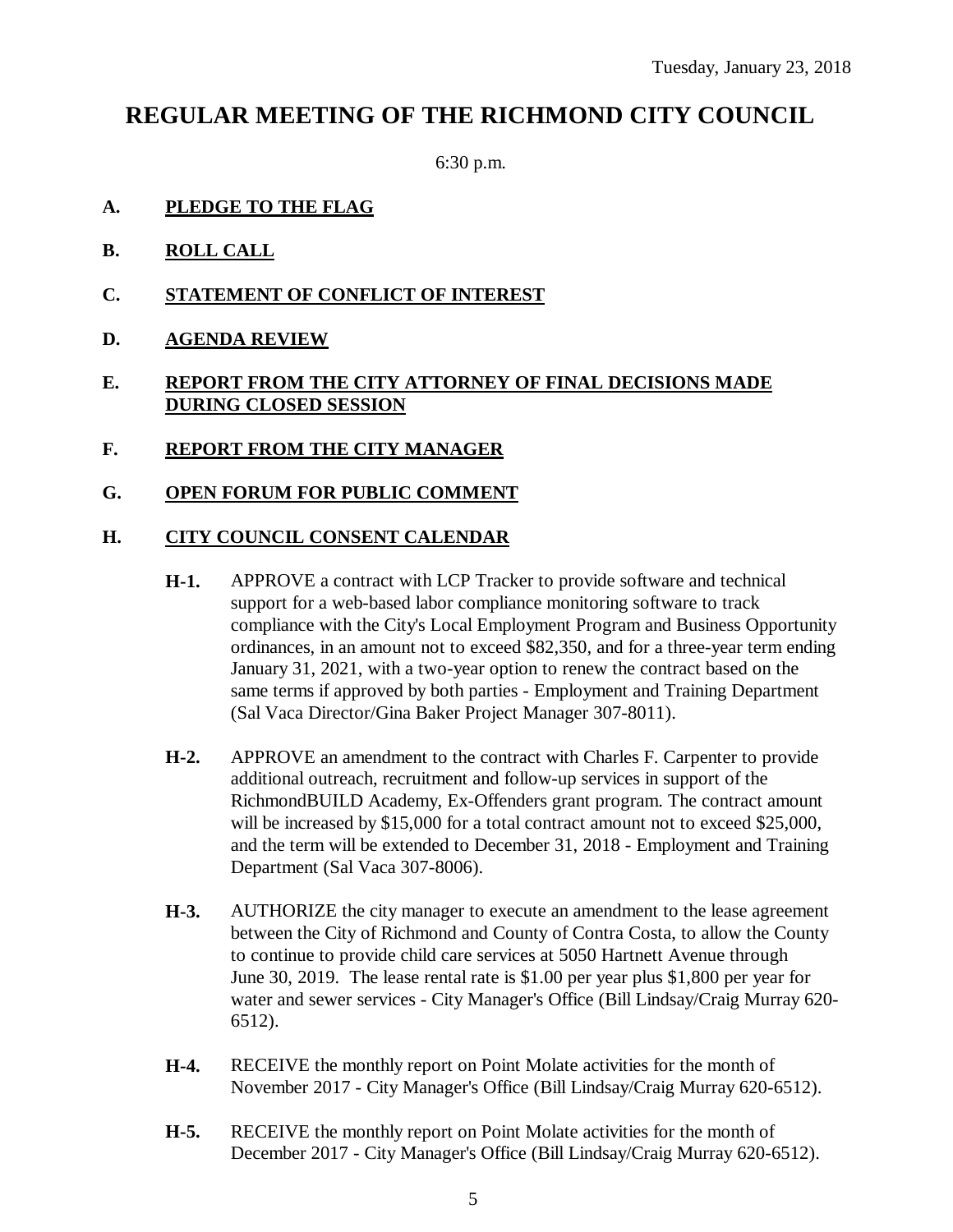- **H-6.** ADOPT an ordinance (second reading) amending Richmond Municipal Code Sections 9.20.150 and 9.20.155 to update the solid waste collection rates to reflect an annual Consumer Price Index rate adjustment of 3.25 percent and bulky item collection participation cost adjustments that will go into effect on January 1, 2018 - City Manager's Office (Shasa Curl/Adam Lenz 620-5537).
- **H-7.** INTRODUCE an ordinance (first reading) amending section 7.04.139 (b) of the Richmond Municipal Code to require payment of the cannabis business license tax on a quarterly basis based on actual gross receipts of the prior quarter - Finance Department (Belinda Warner/Antonio Banuelos 620-6741).
- **H-8.** APPROVE a five-year contract with Pitney Bowes Inc. for lease of a postage machine, including a folding inserting system, for City-wide use replacing existing obsolete equipment, for a total amount not to exceed \$60,809.14 - Information Technology Department (Sue Hartman 620-9874).
- **H-9.** APPROVE a contract amendment with Pursuit North/Lehr for police vehicle outfitting, increasing the payment limit by \$225,000 to a total of \$455,000, and extending the term of the contract to June 30, 2019 - Department of Infrastructure Maintenance and Operations (Tim Higares 231-3008).
- **H-10.** APPROVE the purchase of nine high-back and six medium-back chairs from Keilhauer to replace the existing chairs at the dais in the City Council Chambers, in an amount not to exceed \$20,000 - Department of Infrastructure Maintenance and Operations (Tim Higares 621-1238).
- **H-11.** APPROVE Amendment No. 3 to an existing on-call contract with Mark Albertson Architects for architectural design services, increasing the payment limit by \$100,000, for a total contract amount not to exceed \$450,000, and extending the term to December 31, 2018 - Engineering and Capital Improvement Projects Department (Yader A. Bermudez 774-6300).
- **H-12.** DIRECT the city manager to send a letter requesting the amendment of Assembly Bill 626 to Assembly members Tony Thurmond, Eduardo Garcia and Joaquin Arumbula in support of expanding the scope of legalized homemade foods and setting restrictions for third party intermediaries involved in advertising and deliveries - Councilmember Ada Recinos (620-5431).

#### **I. CONSENT CALENDAR RESOLUTIONS RELATING TO POLICY DECISIONS ON ISSUES THAT PERTAIN TO OTHER JURISDICTIONS**

**I-1.** ADOPT a resolution calling for the extension of Temporary Protected Status for Current Recipients and a New Path to Permanent Residency - Councilmembers Eduardo Martinez (620-6593) and Ada Recinos (620-5431).

#### **J. REPORTS OF OFFICERS: REFERRALS TO STAFF, AND GENERAL REPORTS (INCLUDING AB 1234 REPORTS)**